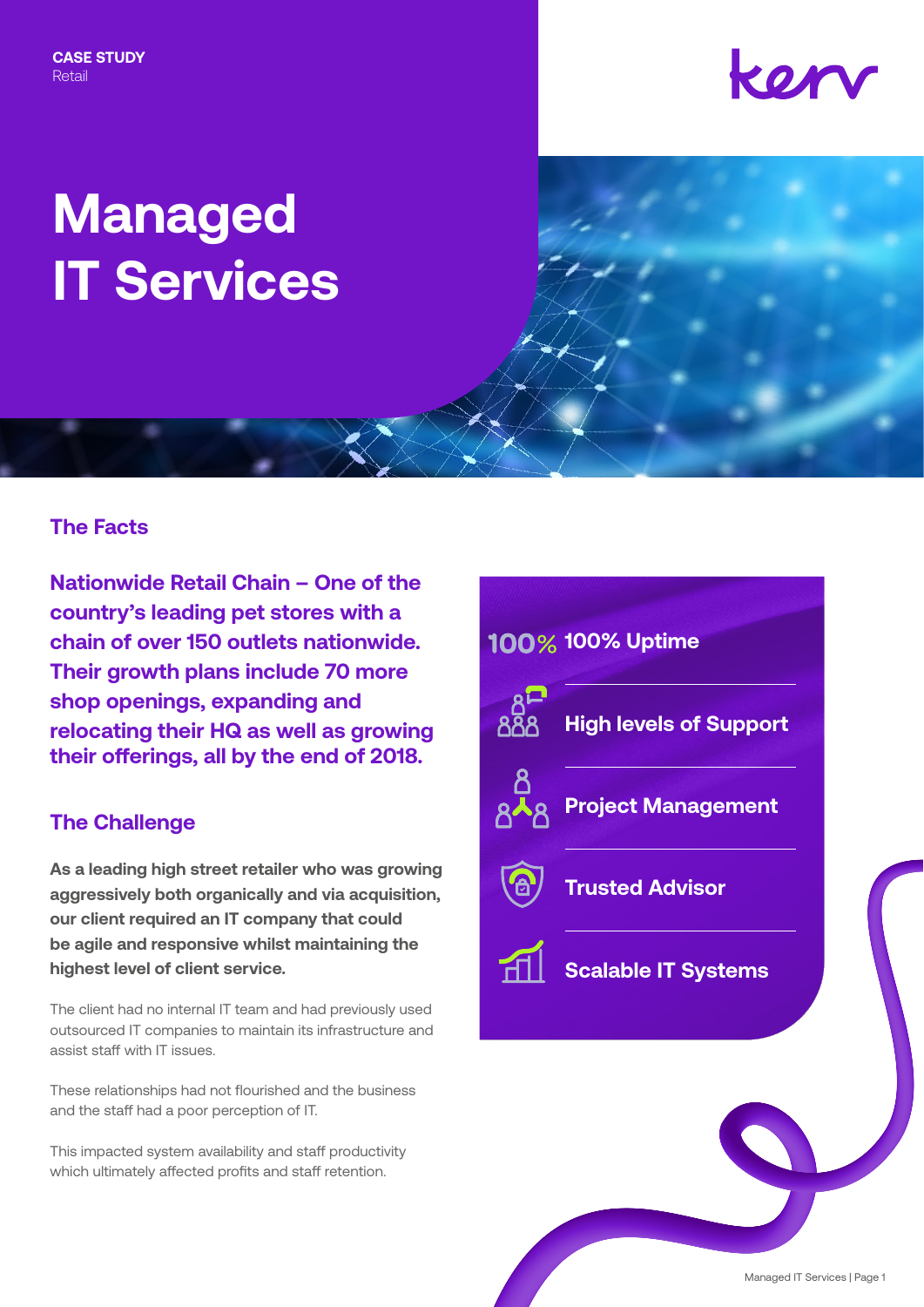The retail client also didn't feel that they had a trusted advisor who they could share their growth plans with and who would recommend solutions and work with them to ensure that the IT systems scaled and met the demand of the larger business as it grew.

They needed a company who not only had IT expertise but also understood the challenges of running a large business and who could help guide them to ensure that their investments in IT aligned with their business objectives.

#### **The Solution**

**Kerv Transform worked closely with the Board to understand the existing landscape, challenges and aspirations of the business. Our team made an assessment of the IT systems that were already in place, creating a gap analysis of where the client was today, where they needed to be and where they aspired to be over the next three to five years.**

We spoke to end users on the shop floors to understand their frustrations as well as to third party suppliers. We uncovered that service was a major issue when we took the client on and to overcome this challenge we spoke regularly with the end users.

Once we had completed our analysis we created a three year IT strategy which we reviewed with the board once a quarter to ensure we were making good progress together but also to amend the plan as the business changed during that period. This continual cycle of review and planning has meant that the business has transformed the perception of IT and that the IT systems actually deliver real value to the company.

Our client has made a number of large acquisitions in recent years and the IT platform has been able to deliver the rapid growth the business required without the pain that is often experienced at such times.

**Kerv Transform are extremely reliable, I know that I am able to contact them anytime and they go above and beyond with their support. There is great communication between us, we have a good relationship"**

**Finance Director**